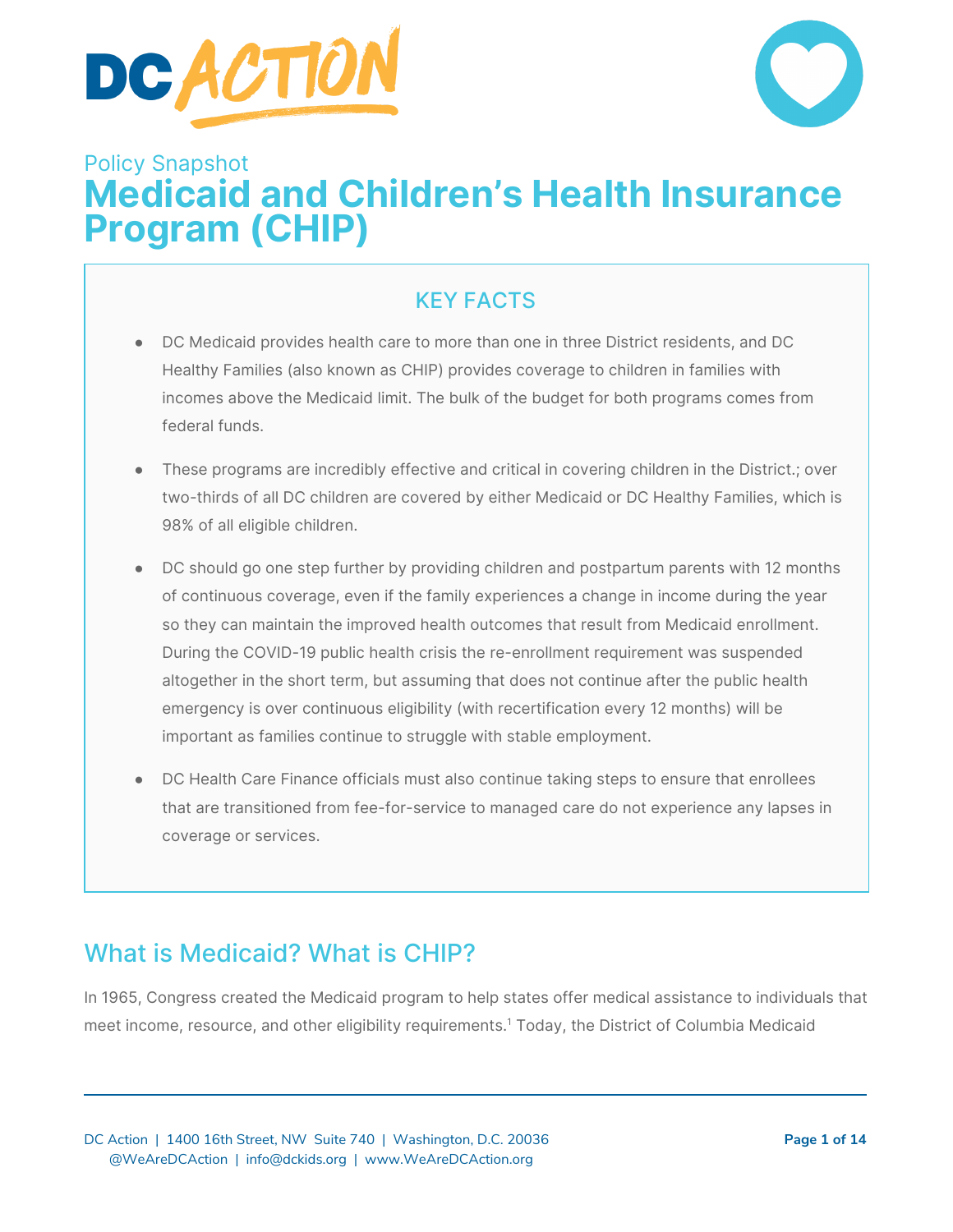



program, known simply as DC Medicaid, remains a tremendously important and successful program, covering almost one in three District residents.<sup>2</sup> In large part because of the effectiveness of DC Medicaid, Washington DC has the second lowest percentage of uninsured individuals in the entire country, at approximately 4% of the population. 3

At its core, Medicaid is a health insurance plan that covers a wide range of medical services and procedures, including<sup>4</sup> inpatient hospital care, doctor visits, emergency services, prescription drugs, home health care, and many others.

The State Children's Health Insurance Program (CHIP) was created in 1997 to help ensure that all children had access to health insurance coverage. <sup>5</sup> Similar to Medicaid, CHIP is a joint federal-state program designed to provide coverage to children in families with incomes above the Medicaid limit.<sup>6</sup> In the District of Columbia, the CHIP program is named DC Healthy Families.<sup>7</sup>

DC Medicaid's budget is roughly 3 billion dollars<sup>8</sup>. The CHIP budget is 45.6 million dollars, with the bulk coming from federal funds. See "How do Medicaid and CHIP operate?" for more details.

## Who are DC Medicaid and DC Healthy Families intended to help?

In order to qualify for Medicaid and CHIP, individuals must meet certain financial (income) and non-financial requirements. Because of the impact of historic and current racism, in DC people who meet the income requirements are disproportionately Black and Latinx. According to the most recent Census estimates, the median income for DC's white households is almost four times that of Black households and over twice that of Latinx households (\$215,719 vs \$55,301 and \$85,737), with even bigger gaps for households with children. Given that disparity, Black residents are more than four times and Latinx residents are twice as likely as white residents to live in poverty (25.6 and 12% vs. 5.9%). $^{\circ}$ 

Non-financial requirements for Medicaid include being a resident of the District and being a US citizen or meeting a specifically eligible immigration status, such as a lawful permanent resident (i.e., Green Card holder for at least five years).<sup>10</sup> Non-financial requirements used to also include being part of certain populations (e.g. pregnant people, parents with dependent children, people with disabilities). In 2010, however, the District became one of the first jurisdictions to enact Medicaid expansion under the Affordable Care Act to all adults under age 65 meeting income requirements (including adults without children). 11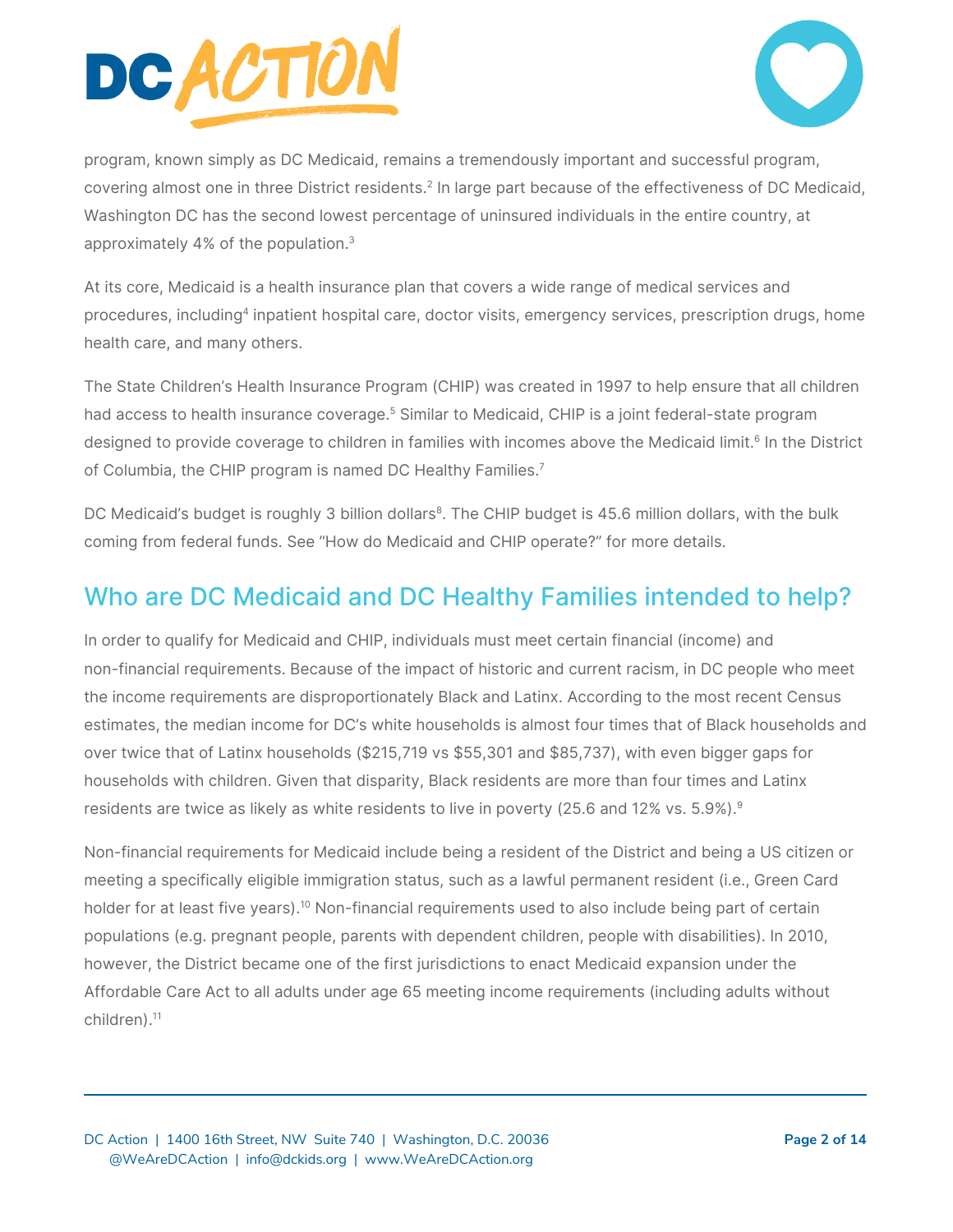



The Affordable Care Act also changed the way the District determines Medicaid eligibility by creating an eligibility methodology--Modified Adjusted Gross Income (MAGI)--based on tax filing rules around income, family size, and household composition. Most people who apply for Medicaid, including adults without children, parents and caregiver relatives, pregnant parents, and children, use MAGI eligibility. Non-MAGI Medicaid eligibility, which has not changed, is used for seniors $^{\rm 12}$  and individuals with disabilities. $^{\rm 13}$ 

Medicaid expansion also increased the income threshold for low-income adults to help them qualify for Medicaid. <sup>14</sup> Financial eligibility for DC Medicaid and DC Healthy Families is calculated as a percentage of the Federal Poverty Level. Different age groups and populations are subject to different income limits, described in the addendum below.

The application process for DC Medicaid and DC Healthy Families is similar. Individuals can apply using a paper [application](https://dchealthlink.com/sites/default/files/v2/forms/DC_Health_Link_Application_for_Help_Paying_for_Health_Coverage_Short_201509.pdf)<sup>[15](https://dchealthlink.com/sites/default/files/v2/forms/DC_Health_Link_Application_for_Help_Paying_for_Health_Coverage_Short_201509.pdf)</sup> or <u>online</u>.<sup>16</sup> In-person <u>[enrollment](https://dchealthlink.com/enrollmentcenters) centers</u> and a telephone hotline<sup>17</sup> are also available to provide assistance. 18

## Why Medicaid and DC Healthy Families are important

In addition to the vast array of clinical services that DC Medicaid and Health Families provide, research demonstrates that there are significant longer term health benefits to enrollment. Medicaid expansion, like that in the District, has been shown to decrease mortality rates by up to 6%. <sup>19</sup> For children, access to CHIP and/or Medicaid during childhood has been linked to improved educational attainment, including higher reading test scores and increased rates of high school and college completion; fewer chronic conditions; and less frequent hospitalizations. 20

In addition to the health benefits, Medicaid has been proven to have positive outcomes on access to preventative care<sup>21</sup> as well as the financial circumstances of adult enrollees, many of whom are parents and heads of households. Access to public health insurance significantly reduces medical debt and plays a significant role in decreasing poverty for many children and families when medical expenses are taken into account in defining the poverty rate.<sup>22</sup> Access to CHIP in childhood is critical for low-income children and appears to have positive long-term effects on both health and economic outcomes in adulthood.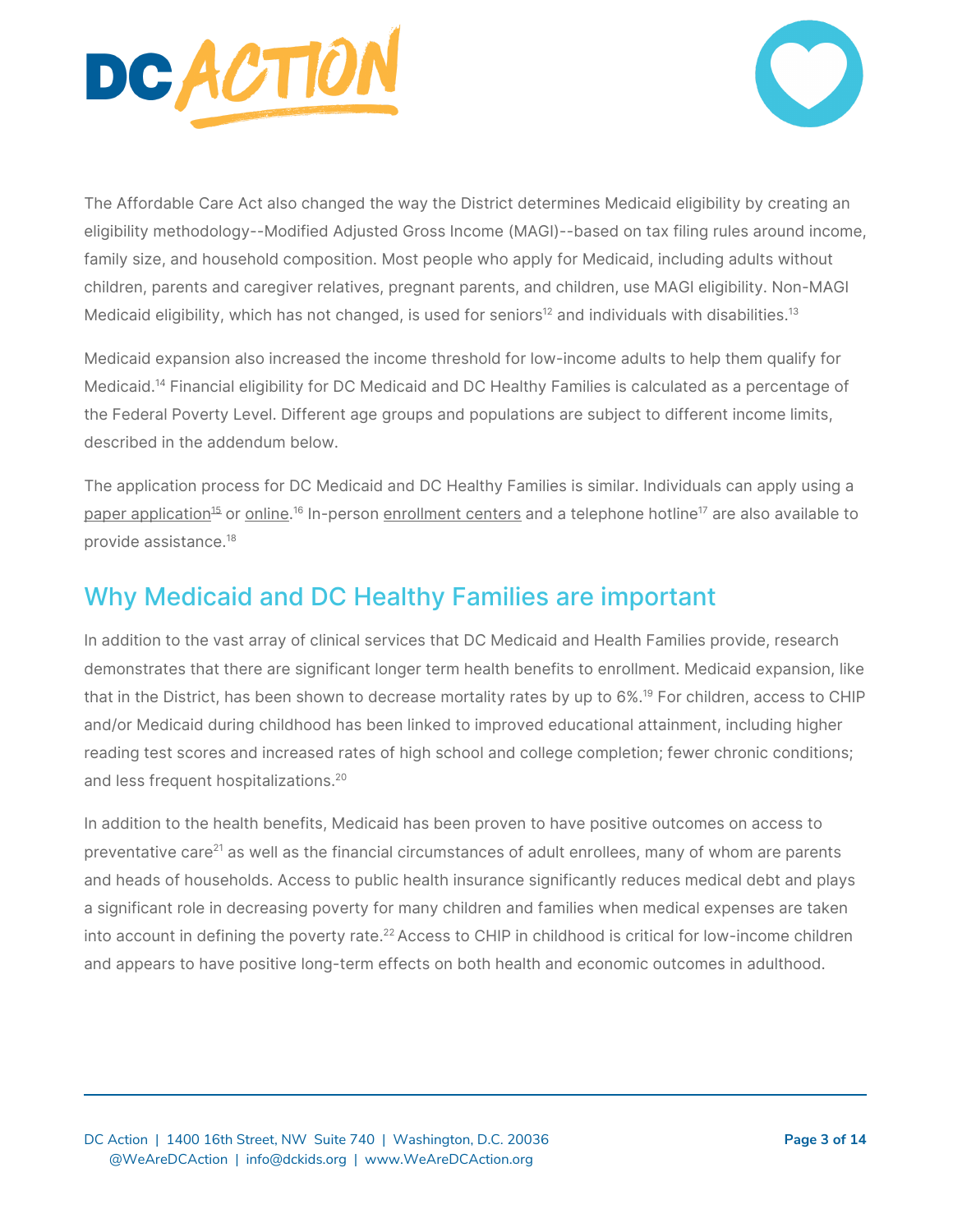



## How do Medicaid and Healthy Families operate?

Medicaid is a joint program between federal and state governments. The U.S. Department of Health and Human Services' Centers for Medicaid and Medicare Services is responsible for establishing the Medicaid requirements at the federal level. $^{23}$  In Washington DC, the Department of Health Care Finance (DHCF) is responsible for meeting these requirements (as well as creating its own policies) as it administers the Medicaid program. 24

States have the option of providing CHIP as part of Medicaid expansion or as a separate program. The District of Columbia chose a Medicaid expansion CHIP as opposed to a separate program. <sup>25</sup> Therefore, DC Healthy Families shares many characteristics with Medicaid (e.g. application process and services covered), but is available to working families whose incomes exceed DC Medicaid eligibility.

DC Medicaid (including CHIP) had an annual budget of approximately \$3 billion dollars in 2019, with 94% of this amount going directly to providers that provide medical services.<sup>26</sup> However, because Medicaid is a joint federal-state program, the federal government covers about 70% of the costs in the District, known as the Federal Medical Assistance Percentage (FMAP). <sup>27</sup> For populations newly eligible under Medicaid Expansion - including children in families whose incomes hadn't previously qualified them for CHIP and able-bodied adults in that income range, the federal government initially paid 100%, with that match gradually decreasing until reaching 90% for adults and 79% for children in 2020 and remaining at that level.<sup>28a</sup> Lastly, while as of this writing Congress has not yet passed legislation to enact this recommendation, in late January the Medicaid and CHIP Payment and Access Commission (MACPAC) recommended that Congress guarantee 12 months of postpartum coverage to pregnant individuals in Medicaid, and to provide a 100% federal matching rate for the extended postpartum period in Medicaid. <sup>28b</sup>

CHIP spending in fiscal year 2019 was \$55.3 million, the vast majority of which was paid for with federal dollars. <sup>29</sup> However, the portion of CHIP costs that the federal government covers dropped to around 90% in fiscal year 2020 and then to 79% in fiscal year 2021, where it will remain.<sup>30</sup> While the matching rate may be decreasing, Congress' Budget includes enough federal dollars to continue funding CHIP through fiscal year 2027, which is important. The reduced matching rate does not necessarily mean reduced federal dollars if enrollment or usage increases. 31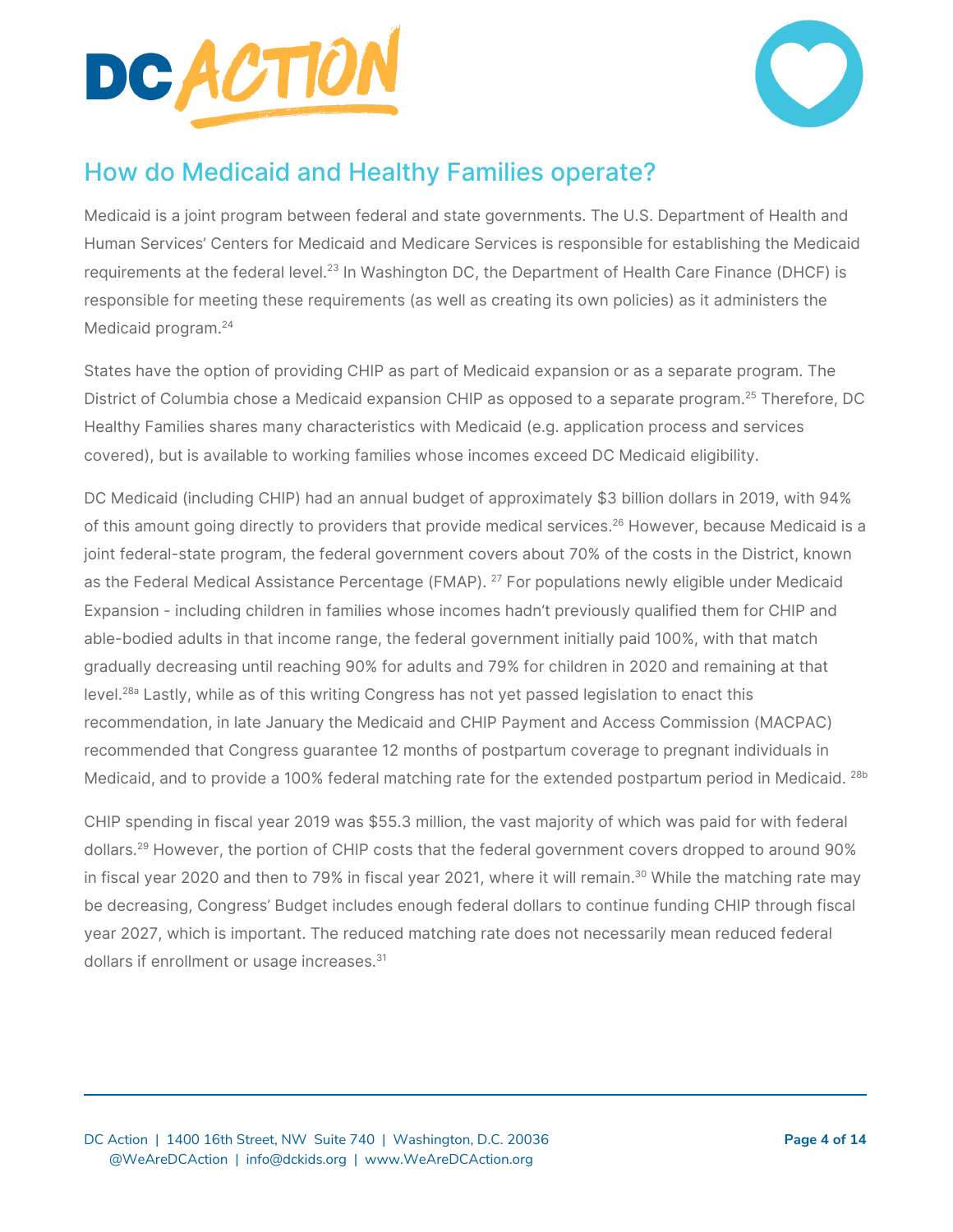



## Who benefits from DC Medicaid & DC Healthy Families?

DC Medicaid and DC Healthy Families cover more than a quarter of a million people, or almost two in five District residents. <sup>32</sup> Medicaid is also extremely important for workers; more than 60% of adult Medicaid enrollees are actively working.<sup>33</sup>

These programs are incredibly effective and critical in covering children in the District; 98% of all eligible children are enrolled – the highest rate in the entire United States. Approximately 7 out of 10 of all children in the District are covered by these programs.<sup>34</sup> By comparison, Medicaid coverage rates for children aged 0-18 in neighboring Maryland and Virginia are only 48% and 43%, respectively.<sup>35</sup>

Because Black children in DC are many times more likely as white children to be living in poverty (31% vs. less than 1%), DC Healthy Families is a vital program for helping children and families of color have access to medical care. <sup>36</sup> Due to the intersection of racism and socioeconomic status, 80% of children enrolled in Medicaid and Healthy Families in DC are Black and 17% are Latinx,<sup>37</sup> providing a powerful opportunity for the city to address racial health disparities. However, there is concern that eligible families in which one or more adults or children are immigrants may stop participating due to the recent "Public Charge" rule (see below).

Importantly, children covered by these programs actually receive valuable care. For example, the high rate of DC Medicaid and Healthy Families coverage lead to greater access to vaccinations and developmental screenings as well as opportunities for older children to access preventive and treatment services.<sup>38</sup> While approximately 90% of children covered by either DC Medicaid or Healthy Families had a primary care physician visit within the past year according to federal reporting, anecdotally usage is far lower than it should be. <sup>39</sup> And, in fact, DC's internal reporting says only 72% of children enrolled in Medicaid had such a visit. <sup>40</sup> During 2018, Medicaid covered almost 3,200 pregnant parents at the time of birth in the District, totaling 35% of all births in DC. More than 81% were African American parents, who face disproportionately high mortality rates in pregnancy and childbirth. 41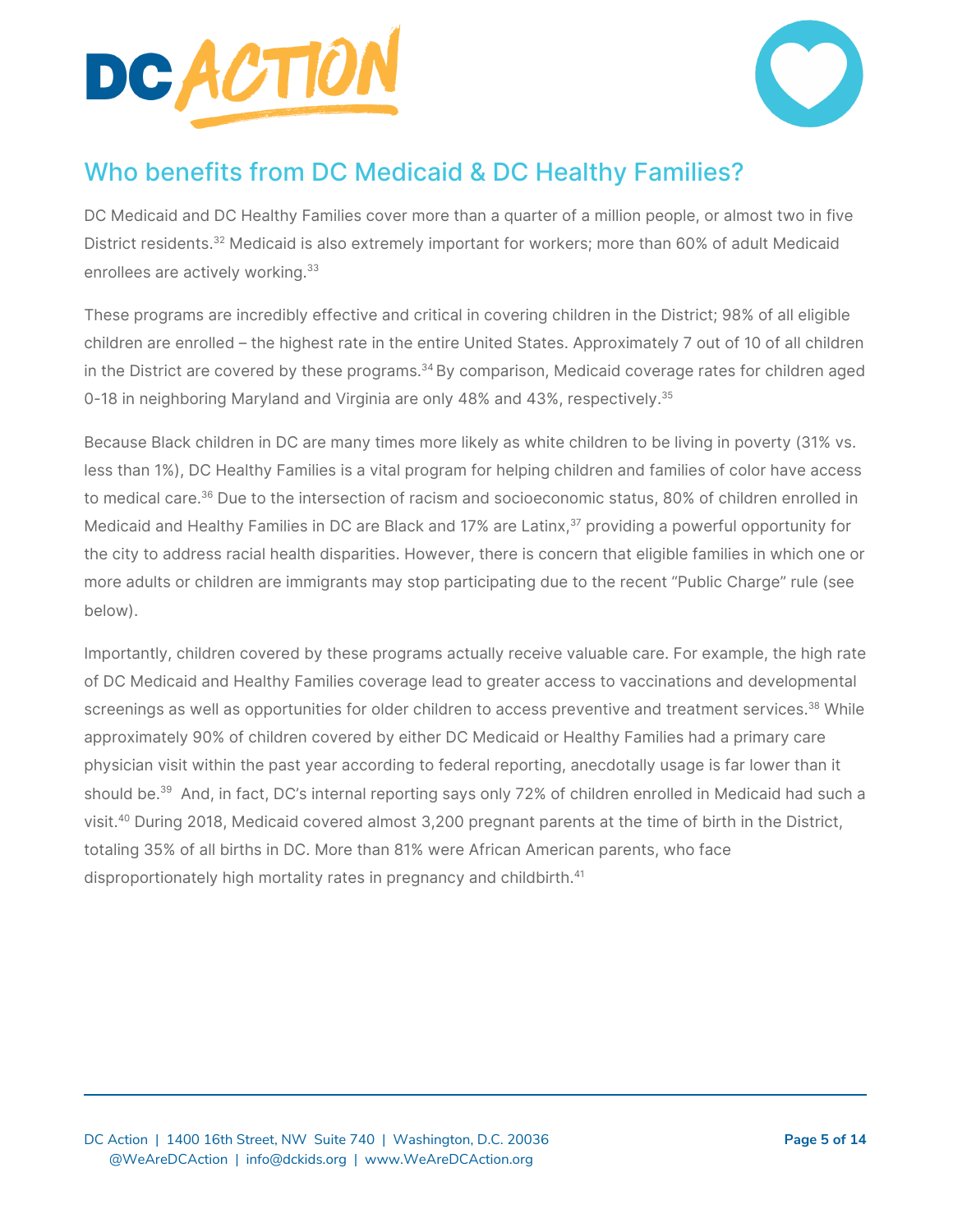



While DC Medicaid enrollment has remained relatively stable between 2017 and 2019 and rose only slightly even during the pandemic in 2020, DC Healthy Families enrollment has increased each year: $^{42}$ 

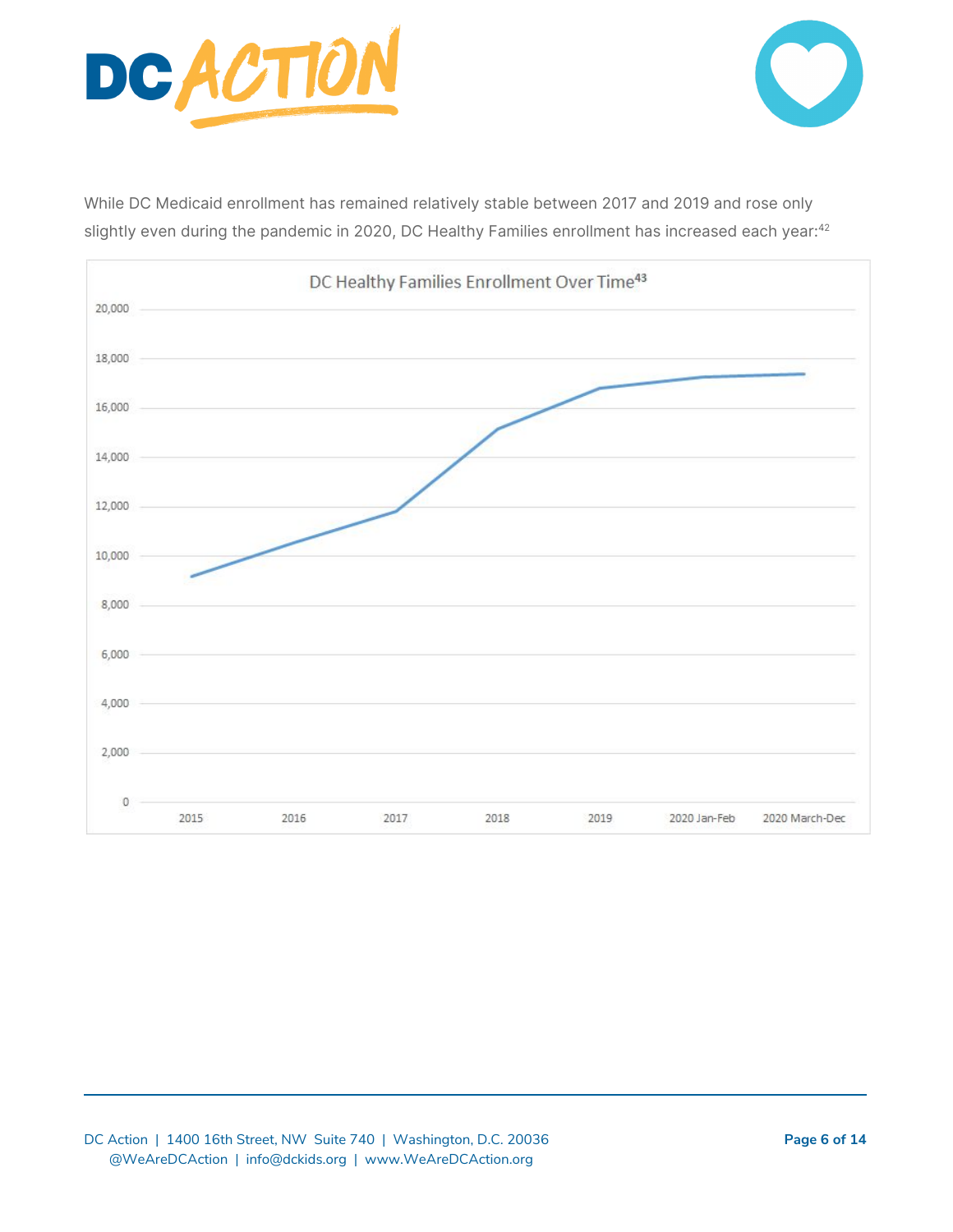



## What can be done to maintain DC Medicaid and DC Healthy Families effectiveness?

#### Continuous Eligibility for Children and Postpartum Parents

DC Medicaid and DC Healthy Families are already incredibly beneficial and valuable programs in the District and stand out in their coverage rates as compared to other states. One additional policy option that could further strengthen these programs, especially for children and families, is continuous eligibility. States have the option to provide children with 12 month of continuous coverage through Medicaid and CHIP, even if the family experiences a change in income during the year. <sup>44</sup> Such continuous eligibility has been shown to reduce the rate at which individuals cycle on and off the programs and therefore help enrollees maintain the improved health outcomes that result from Medicaid enrollment.<sup>45</sup>

About half of all states have adopted continuous eligibility for their Medicaid and/or CHIP programs.<sup>46</sup> In order to further maximize the efficiency of these programs, the District of Columbia should join these states and implement continuous eligibility for its DC Medicaid and DC Healthy Families programs. During the covid-19 public health crisis the re-enrollment requirement was suspended suspended altogether in the short term, but assuming that does not continue after the public health emergency is over continuous eligibility (with recertification every 12 months) will be important as families continue to struggle with stable employment.<sup>47a</sup>

DC Council took another helpful step by passing B23-0326, the Postpartum Coverage Expansion Amendment Act of 2019. This legislation says that DC's Medicaid program will apply for a waiver to cover inpatient and outpatient maternity and newborn care for at least one year after childbirth, but the District has not yet funded implementation of this bill, which is estimated to cost \$5.21 million - of which \$1.69 would be local funds - over the FY 2021 through 2024 financial plan. 47b While hopefully Congress will step up and provide a 100% federal matching rate, unless and until it does so the District should fund this expanded coverage for postpartum parents.

#### Prevent Lapses in Coverage in Transition to Managed Care

Many states are moving toward managed care, where providers are reimbursed for value as opposed to volume of care, in order to improve care coordination. In order to maintain and increase their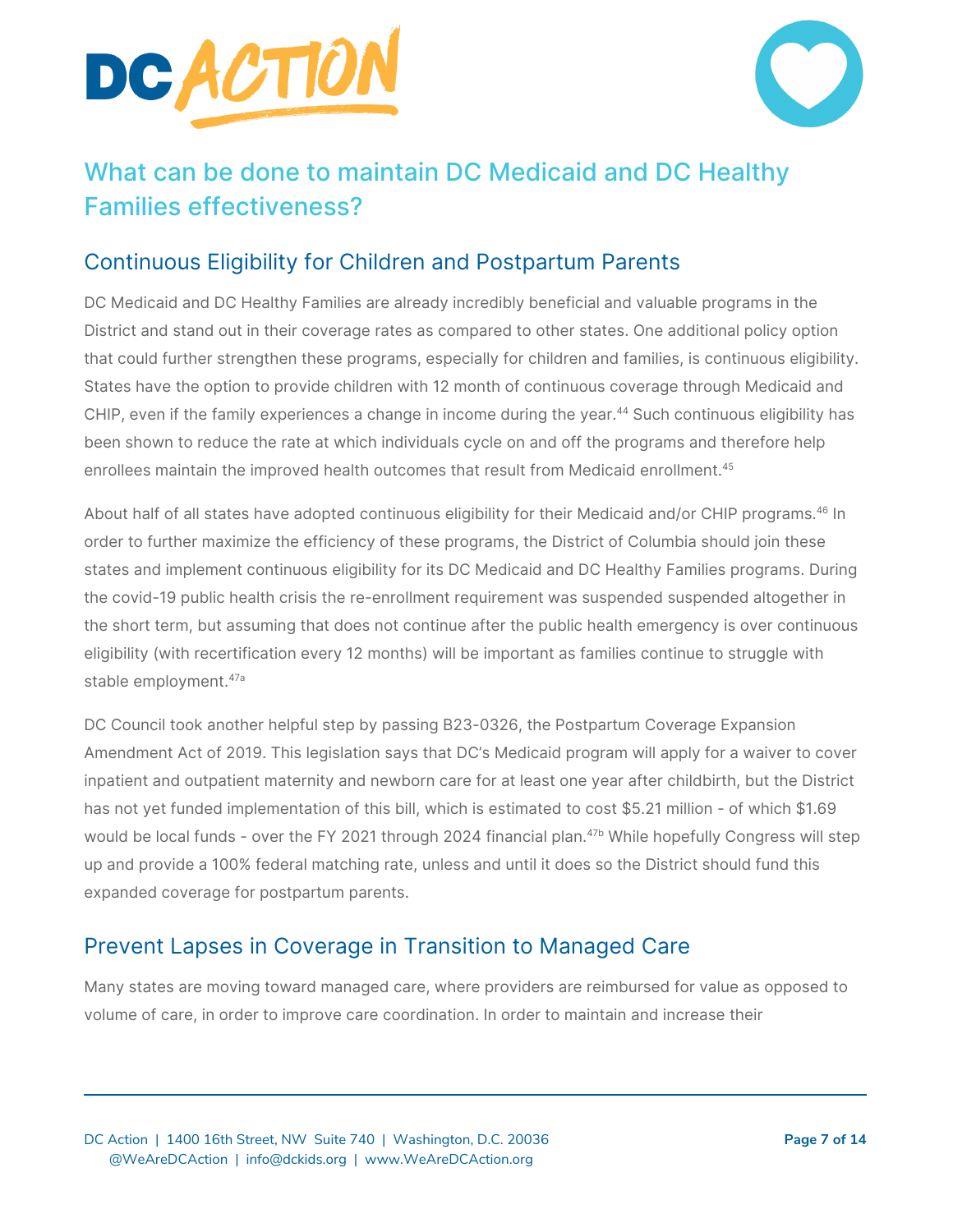



effectiveness, the Department of Health Care Finance (DHCF) announced in September of 2019 that it will be transitioning its Medicaid system toward a managed care model over the next five years.<sup>48</sup> In this model, providers receive a set payment for each enrollee, typically on a per month basis, whether or not that person seeks care. Managed care represents a departure from what is known as fee for service: a delivery system in which providers receive a certain dollar amount per procedure or service, which many argue incentivizes providers to offer unnecessary (and costly) services and procedures.<sup>49</sup> In managed care, the hope is that providers focus on services and procedures that lead to positive health outcomes.

In the District of Columbia, this means that approximately 50,000 enrollees have started moving from fee-for-service to managed care. While fee-for-service enrollees represented about one-fourth of the Medicaid population, about 61% of all Medicaid costs were incurred by the fee-for-service population.<sup>50</sup>

While this move to managed care may ultimately result in decreased Medicaid costs and higher quality care, DC Health Care Finance officials must take steps to ensure that enrollees that are transitioned from fee-for-service to managed care do not experience any lapses in coverage or services. Based on a similar transition elsewhere, special attention should be given to enrollees with mental illness, who are frequently not given the proper support to successfully navigate the transition. <sup>51</sup> DHCF should ensure that care coordinators are available to all DC Medicaid and Healthy Families enrollees that transition from fee-for-service to managed care. This is especially important currently because Managed Care Organizations are not required to pay for out-of-network providers after December 31, 2020.<sup>52</sup>

In addition, the District must also review Medicaid and CHIP application language to make sure that the language does not deter eligible families from applying. With the lingering chilling effect of the Trump administration's expansion of the public charge rule,<sup>53a</sup> even with the Biden administration reversing that expansion immigrant families may be less likely to apply for benefits even for their children, who may be citizens and eligible. DHCF must be aware of this concern and make sure to provide clear and consistent information around eligibility rules for the program so as to not deter, but to provide families with accurate information with which to make a decision.

Overall, DC Medicaid and Healthy Families are two vital programs in the District that are providing coverage and critical services to low-income children and their families.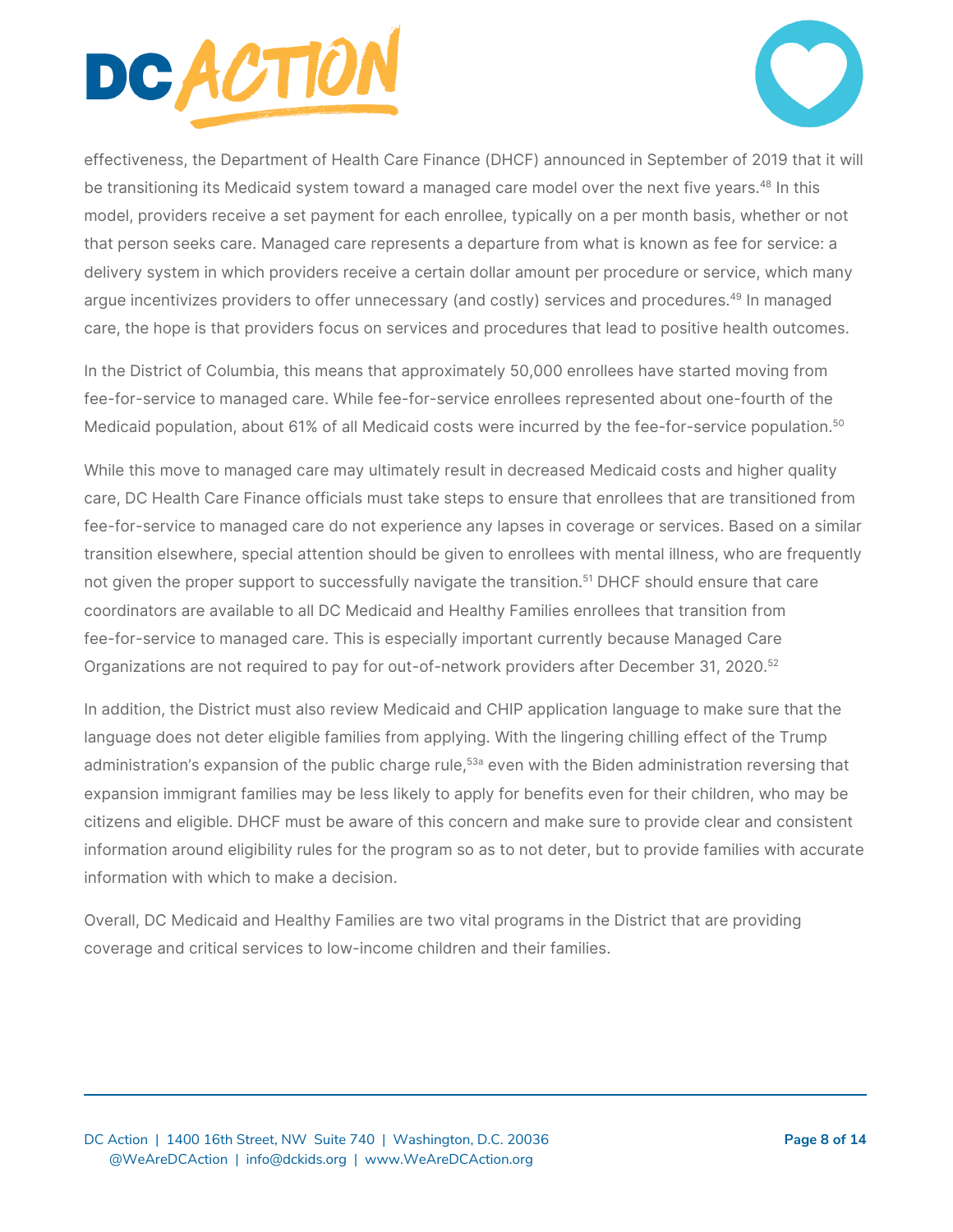



#### Maximize Federal Flexibility to Help Children and Families Get Health **Services**

During the pandemic, the District wisely took advantage of increased federal flexibility to provide tele-health services, and some providers found that this policy reduced barriers to historically underserved populations accessing care - particularly mental health care. By allowing tele-health to be reimbursable after the public health emergency to the full extent allowed by federal policy, the District can continue this benefit.

Another area of federal flexibility is in what school health services can be reimbursed under Medicaid. While previously this had been restricted to health services for students with disabilities, in 2014 the federal Centers for Medicare and Medicaid Services released guidance clarifying that states may determine whether they allow schools to be reimbursed for services that would otherwise be available without charge. However, the District's state Medicaid plan still restricts Medicaid reimbursement for school-based health to services called for in a student's IEP. Changing that (and possibly specifying different licensure requirements for providers in the plan so school social workers, etc. are covered) could potentially allow the District to get federal reimbursement for physical and mental health supports provided for students more broadly (not just students with disabilities). Because Medicaid doesn't provide 100% reimbursement, estimating the specific budgetary impact requires extremely detailed information about current funding streams. But a study of the budget impact of such a change could be a worthwhile first step to understanding if this is a way to get more resources for the District's students.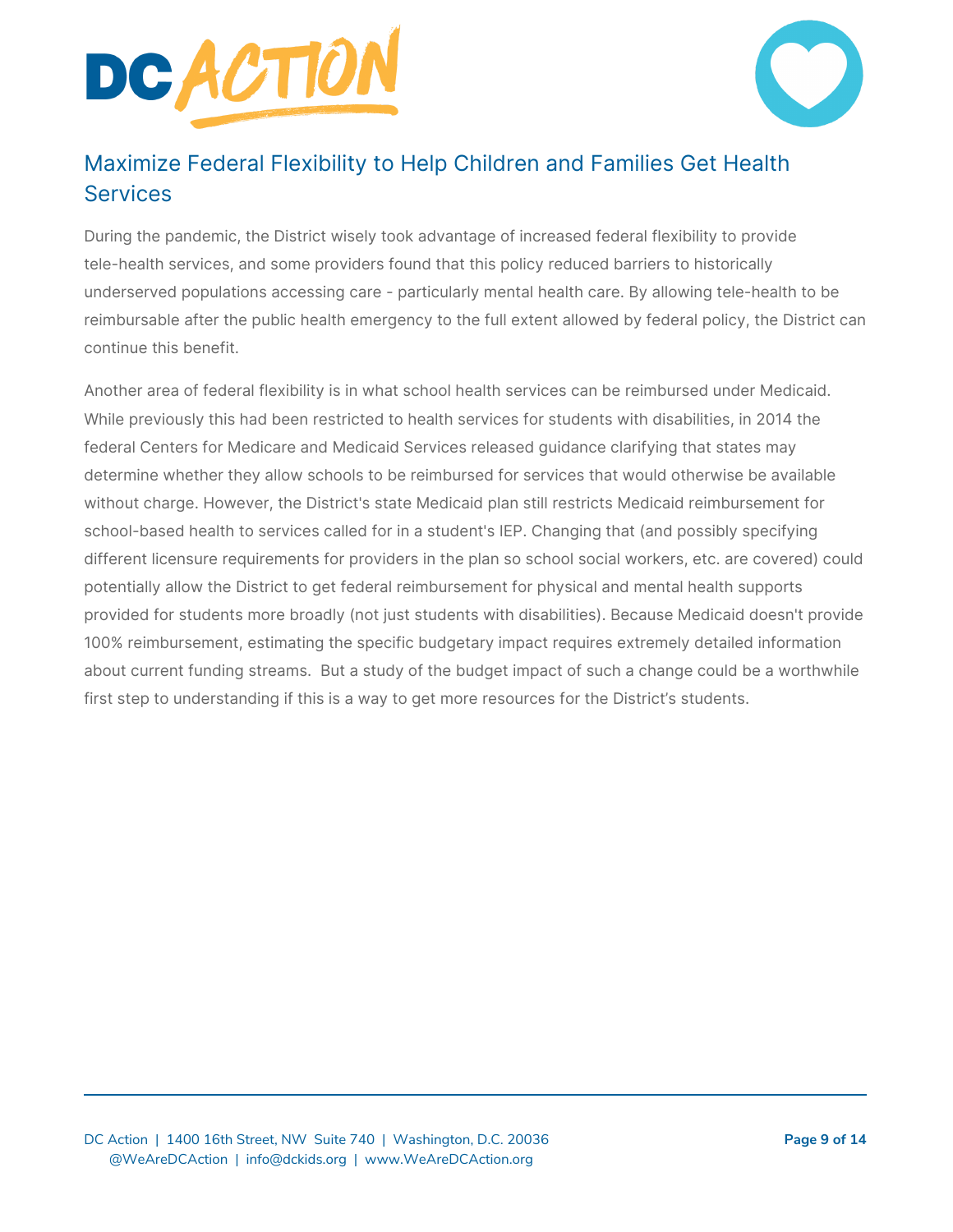



# Addendum

#### 1. DC Medicaid

| Income Eligibility for Medicaid as a Percent of the Federal Poverty Level <sup>54</sup> |                          |  |
|-----------------------------------------------------------------------------------------|--------------------------|--|
| Population                                                                              | <b>Upper Upper Limit</b> |  |
| <b>Parents and Caretaker Relatives</b>                                                  | 216% <sup>55</sup>       |  |
| Pregnant Women                                                                          | 319%56                   |  |
| Adults without children                                                                 | 210% <sup>57</sup>       |  |
| Seniors and Individuals with Disabilities <sup>58</sup>                                 | 100% <sup>59</sup>       |  |

#### 2. DC Healthy Families

| Income Eligibility for CHIP-Funded Coverage as a Percent of the Federal Poverty Level <sup>60</sup> |                   |                   |  |
|-----------------------------------------------------------------------------------------------------|-------------------|-------------------|--|
| Age Range                                                                                           | Lower Lower Limit | Upper Upper Limit |  |
| Infants (ages 0-1)                                                                                  | 206%              | 324%              |  |
| Ages 1-5                                                                                            | 146%              | 324%              |  |
| Ages 6-18                                                                                           | 112%              | 324%              |  |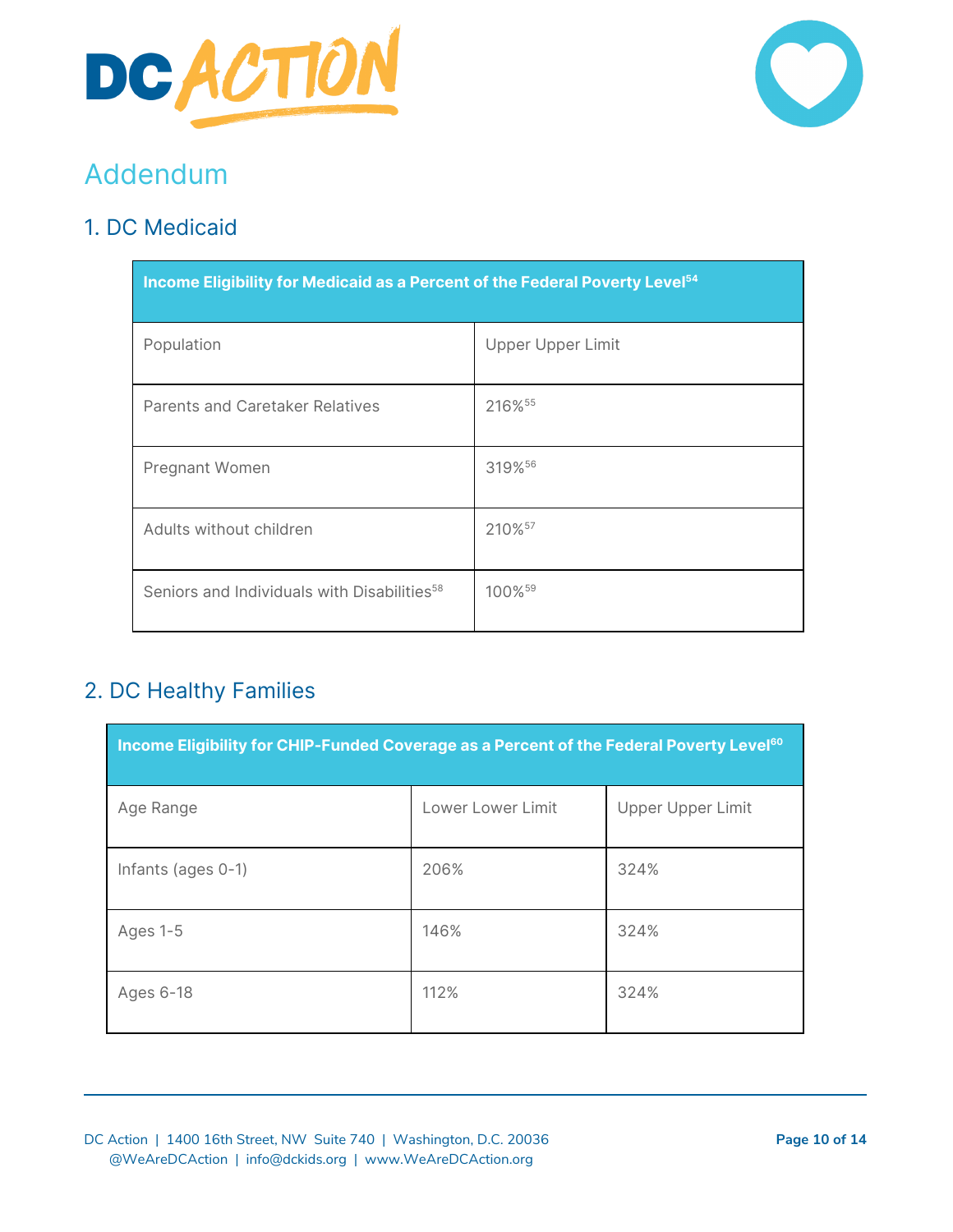



# **Endnotes**

1. See The Social Security Amendments of 1965, Pub.L. 89–97, 79 Stat. 286. Available at <https://www.govinfo.gov/content/pkg/STATUTE-79/pdf/STATUTE-79-Pg286.pdf#page=1>

- 2. <https://dhcf.dc.gov/node/892092>
- 3. https://www.kff.org/other/state-indicator/nonelderly-0-64
- 4. <https://dc.gov/service/medicaid>
- 5. <https://www.macpac.gov/subtopic/history-and-impact-of-chip/>
- 6. <https://www.macpac.gov/topics/chip/>
- 7. <https://dhcf.dc.gov/service/dc-healthy-families>

8. The real number is somewhere between 2.7 and 3.3 billion. depending which subcomponents are included and how expenditures vs. budget are presented. For example, the mayor's proposed budget at

[https://dhcf.dc.gov/sites/default/files/dc/sites/dhcf/release\\_content/attachments/DHCF%20Base%20FY2019%20Budget%20Present](https://dhcf.dc.gov/sites/default/files/dc/sites/dhcf/release_content/attachments/DHCF%20Base%20FY2019%20Budget%20Presentation%20%28002%29_0.pdf) [ation%20%28002%29\\_0.pdf](https://dhcf.dc.gov/sites/default/files/dc/sites/dhcf/release_content/attachments/DHCF%20Base%20FY2019%20Budget%20Presentation%20%28002%29_0.pdf) lists that "Federal grants and Medicaid" have a 3.34 billion dollar budget (on page 6), and on a different chart (pg. 25) Medicaid expenditures were roughly 2.7 billion, and then on page 12 the DHCF budget is listed as 3.29 billion.

9.[https://datacenter.kidscount.org/data/tables/9764-median-family-income-by-race-ethnicity?loc=10&loct=3#detailed/3/any/false/3](https://datacenter.kidscount.org/data/tables/9764-median-family-income-by-race-ethnicity?loc=10&loct=3#detailed/3/any/false/37,871,870/2159,3498,2161,5929,3499,3306,3307,2160/19032) [7,871,870/2159,3498,2161,5929,3499,3306,3307,2160/19032;](https://datacenter.kidscount.org/data/tables/9764-median-family-income-by-race-ethnicity?loc=10&loct=3#detailed/3/any/false/37,871,870/2159,3498,2161,5929,3499,3306,3307,2160/19032)

[https://datacenter.kidscount.org/data/tables/8782-median-family-income-among-households-with-children-by-race-and-ethnicity?l](https://datacenter.kidscount.org/data/tables/8782-median-family-income-among-households-with-children-by-race-and-ethnicity?loc=10&loct=3#detailed/3/any/false/37,871,870,573,869,36,133,35,16/4038,4040,4039,2638,2597,4758,1353/17618) [oc=10&loct=3#detailed/3/any/false/37,871,870,573,869,36,133,35,16/4038,4040,4039,2638,2597,4758,1353/17618](https://datacenter.kidscount.org/data/tables/8782-median-family-income-among-households-with-children-by-race-and-ethnicity?loc=10&loct=3#detailed/3/any/false/37,871,870,573,869,36,133,35,16/4038,4040,4039,2638,2597,4758,1353/17618); and [https://datacenter.kidscount.org/data/tables/9765-poverty-by-race-ethnicity?loc=10&loct=3#detailed/3/any/false/37,871,870/2159,](https://datacenter.kidscount.org/data/tables/9765-poverty-by-race-ethnicity?loc=10&loct=3#detailed/3/any/false/37,871,870/2159,3498,2161,2157,3306,3307,3499,2160/19034,19033) [3498,2161,2157,3306,3307,3499,2160/19034,19033](https://datacenter.kidscount.org/data/tables/9765-poverty-by-race-ethnicity?loc=10&loct=3#detailed/3/any/false/37,871,870/2159,3498,2161,2157,3306,3307,3499,2160/19034,19033)

10. <https://dhcf.dc.gov/sites/default/files/dc/sites/dhcf/publication/attachments/DCMedicaidAllianceFactSheet.pdf>. For a detailed description of eligible immigration statuses, please see: <https://dchealthlink.com/node/1689>

11. [https://www.washingtonpost.com/wp-dyn/content/article/2010/05/13/AR2010051304995.html.](https://www.washingtonpost.com/wp-dyn/content/article/2010/05/13/AR2010051304995.html)

- 12. In this context, seniors are individuals aged 65 and older.
- 13. <https://dhcf.dc.gov/node/892092> and <https://dchealthlink.com/node/1690>
- 14. <https://www.macpac.gov/subtopic/medicaid-expansion/>

15[.https://dchealthlink.com/sites/default/files/v2/forms/DC\\_Health\\_Link\\_Application\\_for\\_Help\\_Paying\\_for\\_Health\\_Coverage\\_Short\\_201](https://dchealthlink.com/sites/default/files/v2/forms/DC_Health_Link_Application_for_Help_Paying_for_Health_Coverage_Short_201509.pdf) [509.pdf](https://dchealthlink.com/sites/default/files/v2/forms/DC_Health_Link_Application_for_Help_Paying_for_Health_Coverage_Short_201509.pdf)

- 16. <https://dchealthlink.com/individuals/medicaid>
- 17. 1-855-532-5465
- 18. <https://dchealthlink.com/enrollmentcenters>
- 19. [https://www.journals.uchicago.edu/doi/10.1162/ajhe\\_a\\_00080](https://www.journals.uchicago.edu/doi/10.1162/ajhe_a_00080)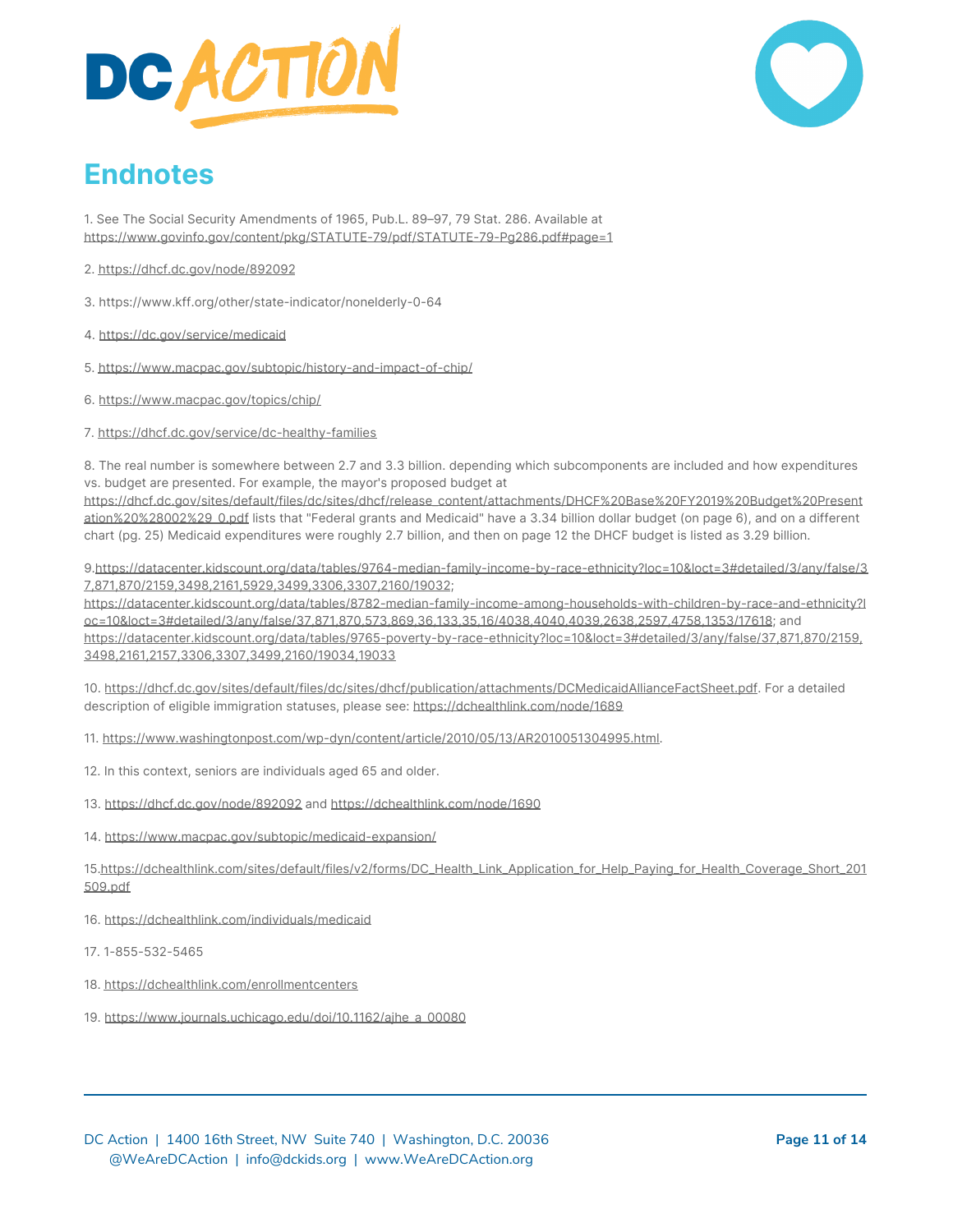



20. <https://www.ncbi.nlm.nih.gov/pmc/articles/PMC5034870/>

21. <https://www.kff.org/wp-content/uploads/2013/08/8467-what-is-medicaids-impact-on-access-to-care1.pdf>

22. <https://www.nejm.org/doi/full/10.1056/NEJMsa1212321> see also [https://www.nber.org/papers/w22170;](https://www.nber.org/papers/w22170) <https://www.ncbi.nlm.nih.gov/pmc/articles/PMC5034870/>

23. <https://www.macpac.gov/medicaid-101/administration/>

24. <https://dhcf.dc.gov/page/about-dhcf>

25. <https://www.macpac.gov/wp-content/uploads/2015/01/EXHIBIT-33.-CHIP-Spending-by-State-FY-2018-millions.pdf>

26. https://dhcf.dc.gov/sites/default/files/dc/sites/dhcf/page\_content/attachments/MCAC%20Reform%20Final\_0.pdf

27.https://www.kff.org/medicaid/state-indicator/federal-matching-rate-and-multiplier/?currentTimeframe=0&sortModel=%7B%22colI d%22:%22Location%22,%22sort%22:%22asc%22%7D

28a. The Medicaid FMAP is different from the e-FMAP (enhanced fmap) for CHIP. So the e-FMAP is going down to 79% and the regular Medicaid FMAP is going down to 90%, based on

[https://www.kff.org/other/state-indicator/enhanced-federal-matching-rate-chip/?activeTab=graph&currentTimeframe=0&startTimef](https://www.kff.org/other/state-indicator/enhanced-federal-matching-rate-chip/?activeTab=graph¤tTimeframe=0&startTimeframe=18&selectedRows=%7B%22states%22:%7B%22district-of-columbia%22:%7B%7D%7D%7D&sortModel=%7B%22colId%22:%22Location%22,%22sort%22:%22asc%22%7D) [rame=18&selectedRows=%7B%22states%22:%7B%22district-of-columbia%22:%7B%7D%7D%7D&sortModel=%7B%22colId%22:%22L](https://www.kff.org/other/state-indicator/enhanced-federal-matching-rate-chip/?activeTab=graph¤tTimeframe=0&startTimeframe=18&selectedRows=%7B%22states%22:%7B%22district-of-columbia%22:%7B%7D%7D%7D&sortModel=%7B%22colId%22:%22Location%22,%22sort%22:%22asc%22%7D) [ocation%22,%22sort%22:%22asc%22%7D](https://www.kff.org/other/state-indicator/enhanced-federal-matching-rate-chip/?activeTab=graph¤tTimeframe=0&startTimeframe=18&selectedRows=%7B%22states%22:%7B%22district-of-columbia%22:%7B%7D%7D%7D&sortModel=%7B%22colId%22:%22Location%22,%22sort%22:%22asc%22%7D) and

https://www.kff.org/medicaid/issue-brief/understanding-how-states-access-the-aca-enhanced-medicaid-match-rates/.

28b. https://twitter.com/macpacgov/status/1355203687120072712

29. https://www.macpac.gov/wp-content/uploads/2015/01/EXHIBIT-33.-CHIP-Spending-by-State-FY-2019-millions.pdf

30[.https://www.kff.org/other/state-indicator/enhanced-federal-matching-rate-chip/?currentTimeframe=0&sortModel=%7B%22colId](https://www.kff.org/other/state-indicator/enhanced-federal-matching-rate-chip/?currentTimeframe=0&sortModel=%7B%22colId%22:%22Location%22,%22sort%22:%22asc%22%7D) [%22:%22Location%22,%22sort%22:%22asc%22%7D](https://www.kff.org/other/state-indicator/enhanced-federal-matching-rate-chip/?currentTimeframe=0&sortModel=%7B%22colId%22:%22Location%22,%22sort%22:%22asc%22%7D)

31. <https://ccf.georgetown.edu/2018/02/09/bipartisan-budget-act-includes-several-health-care-provisions/>

32.

[https://dhcf.dc.gov/sites/default/files/dc/sites/dhcf/page\\_content/attachments/Medicaid%20Director%27s%20MCAC%20Report%20](https://dhcf.dc.gov/sites/default/files/dc/sites/dhcf/page_content/attachments/Medicaid%20Director%27s%20MCAC%20Report%2012.16.20%20.pdf) [12.16.20%20.pdf.](https://dhcf.dc.gov/sites/default/files/dc/sites/dhcf/page_content/attachments/Medicaid%20Director%27s%20MCAC%20Report%2012.16.20%20.pdf) The exact number in October 2020 was 269,492 out of an estimated 705,749 DC residents (population based on American Community Survey 1-year estimates for 2019).

33. <http://files.kff.org/attachment/fact-sheet-medicaid-state-DC>

34. [https://dhcf.dc.gov/sites/default/files/dc/sites/dhcf/page\\_content/attachments/MCAC%20Reform%20Final\\_0.pdf](https://dhcf.dc.gov/sites/default/files/dc/sites/dhcf/page_content/attachments/MCAC%20Reform%20Final_0.pdf)

35. Medicaid/CHIP enrollment figures pull from the August 2020 numbers at

[https://www.kff.org/medicaid/state-indicator/total-medicaid-and-chip-child-enrollment/?currentTimeframe=0&selectedRows=%7B%](https://www.kff.org/medicaid/state-indicator/total-medicaid-and-chip-child-enrollment/?currentTimeframe=0&selectedRows=%7B%22states%22:%7B%22maryland%22:%7B%7D,%22virginia%22:%7B%7D,%22district-of-columbia%22:%7B%7D%7D%7D&sortModel=%7B%22colId%22:%22Location%22,%22sort%22:%22asc%22%7D) [22states%22:%7B%22maryland%22:%7B%7D,%22virginia%22:%7B%7D,%22district-of-columbia%22:%7B%7D%7D%7D&sortModel=%](https://www.kff.org/medicaid/state-indicator/total-medicaid-and-chip-child-enrollment/?currentTimeframe=0&selectedRows=%7B%22states%22:%7B%22maryland%22:%7B%7D,%22virginia%22:%7B%7D,%22district-of-columbia%22:%7B%7D%7D%7D&sortModel=%7B%22colId%22:%22Location%22,%22sort%22:%22asc%22%7D) [7B%22colId%22:%22Location%22,%22sort%22:%22asc%22%7D,](https://www.kff.org/medicaid/state-indicator/total-medicaid-and-chip-child-enrollment/?currentTimeframe=0&selectedRows=%7B%22states%22:%7B%22maryland%22:%7B%7D,%22virginia%22:%7B%7D,%22district-of-columbia%22:%7B%7D%7D%7D&sortModel=%7B%22colId%22:%22Location%22,%22sort%22:%22asc%22%7D) and child population numbers pull from the American Community Survey 2019 1-year estimates reported in the Kids Count data center

36[.https://datacenter.kidscount.org/data/tables/8447-children-in-poverty-100-by-age-group-and-race-and-ethnicity?loc=10&loct=](https://datacenter.kidscount.org/data/tables/8447-children-in-poverty-100-by-age-group-and-race-and-ethnicity?loc=10&loct=3#detailed/3/any/false/37,871,870,573,869,36,133,35,16/2757,4087,3654,3301,2322,3307,2664%7C140/17079,17080) [3#detailed/3/any/false/37,871,870,573,869,36,133,35,16/2757,4087,3654,3301,2322,3307,2664|140/17079,17080](https://datacenter.kidscount.org/data/tables/8447-children-in-poverty-100-by-age-group-and-race-and-ethnicity?loc=10&loct=3#detailed/3/any/false/37,871,870,573,869,36,133,35,16/2757,4087,3654,3301,2322,3307,2664%7C140/17079,17080)

37. https://ccf.georgetown.edu/wp-content/uploads/2020/07/Snapshot-Medicaid-kids-race-ethnicity-v4.pdf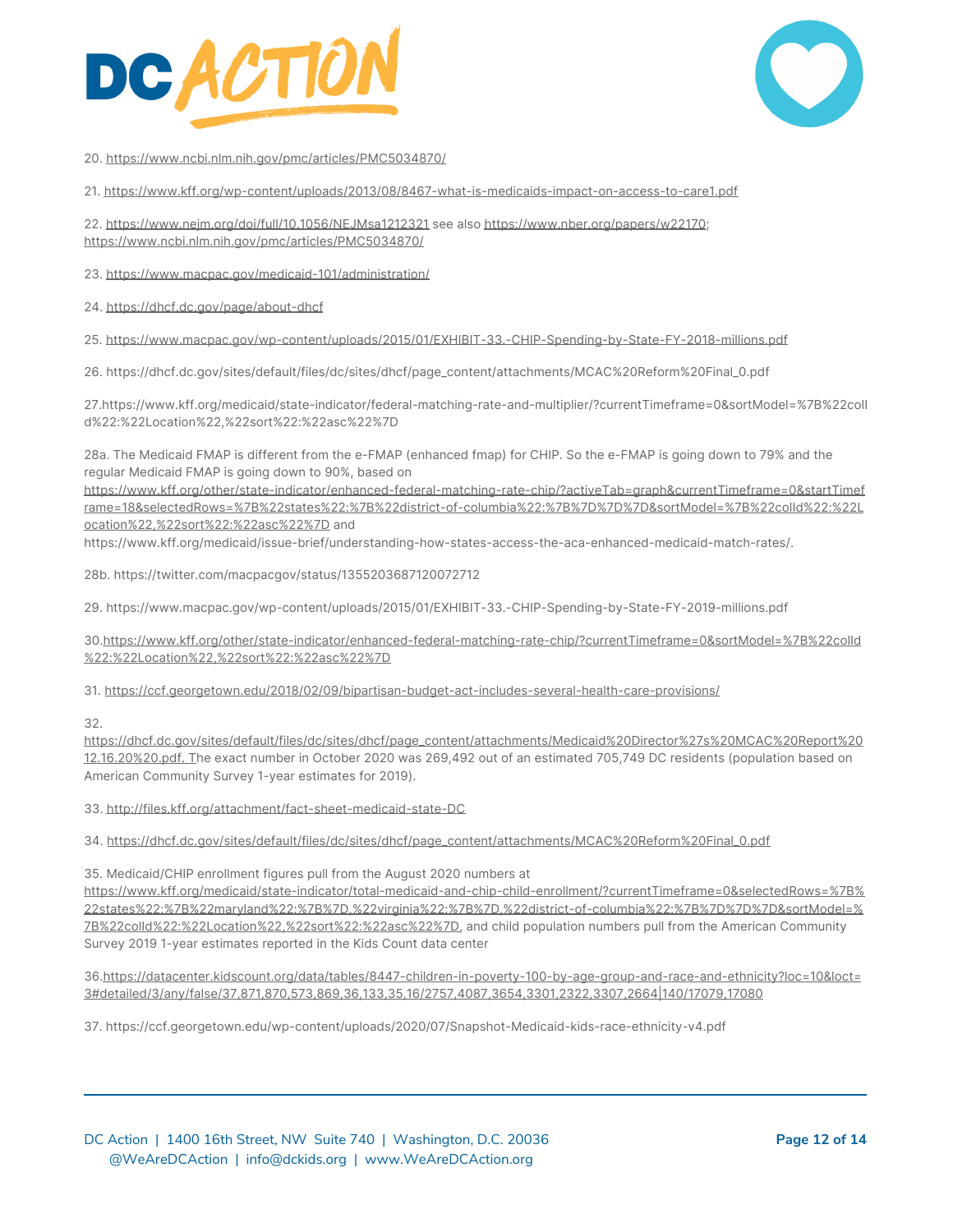



38[.https://dhcf.dc.gov/sites/default/files/dc/sites/dhcf/publication/attachments/Data%20snapshot%20on%20children%27s%20Medic](https://dhcf.dc.gov/sites/default/files/dc/sites/dhcf/publication/attachments/Data%20snapshot%20on%20children%27s%20Medicaid%20enrollment_0.pdf) [aid%20enrollment\\_0.pdf](https://dhcf.dc.gov/sites/default/files/dc/sites/dhcf/publication/attachments/Data%20snapshot%20on%20children%27s%20Medicaid%20enrollment_0.pdf)

39. <https://www.medicaid.gov/state-overviews/stateprofile.html?state=district-of-columbia>

40. Page 151 of the FY21 budget document at https://app.box.com/s/4f3epemwcd2073r910mcchqdkb47gmze

41[.https://app.powerbi.com/view?r=eyJrIjoiNzVjYTZhZWEtYjAyNy00YjI3LWI0YTctNzc3MzNiMzAwYWY0IiwidCI6IjZjNWY1OTA1LTcx](https://app.powerbi.com/view?r=eyJrIjoiNzVjYTZhZWEtYjAyNy00YjI3LWI0YTctNzc3MzNiMzAwYWY0IiwidCI6IjZjNWY1OTA1LTcxMWQtNDIzNy04ZjI3LTI2ZTZlNjAyNjFmNCJ9) [MWQtNDIzNy04ZjI3LTI2ZTZlNjAyNjFmNCJ9](https://app.powerbi.com/view?r=eyJrIjoiNzVjYTZhZWEtYjAyNy00YjI3LWI0YTctNzc3MzNiMzAwYWY0IiwidCI6IjZjNWY1OTA1LTcxMWQtNDIzNy04ZjI3LTI2ZTZlNjAyNjFmNCJ9) and [https://www.cdc.gov/nchs/data/nvsr/nvsr68/nvsr68\\_13-508.pdf](https://www.cdc.gov/nchs/data/nvsr/nvsr68/nvsr68_13-508.pdf), [https://journals.lww.com/greenjournal/fulltext/2016/10000/Health\\_Care\\_Disparity\\_and\\_State\\_Specific.25.aspx](https://journals.lww.com/greenjournal/fulltext/2016/10000/Health_Care_Disparity_and_State_Specific.25.aspx)

42. Monthly averages over the calendar year; <https://dhcf.dc.gov/page/monthly-medicaid-and-alliance-enrollment-reports>

43. Monthly averages over the calendar year [https://dhcf.dc.gov/page/monthly-medicaid-and-alliance-enrollment-reports.](https://dhcf.dc.gov/page/monthly-medicaid-and-alliance-enrollment-reports) 2020 data are split into pre- vs. post-COVID pandemic periods to show the shift (or lack thereof) due to the public health emergency.

44. <https://www.medicaid.gov/medicaid/enrollment-strategies/continuous-eligibility-medicaid-and-chip-coverage/index.html>

45. <https://www.healthaffairs.org/doi/full/10.1377/hlthaff.2013.0362>

46. <https://healthdata.gov/dataset/continuous-eligibility-medicaid-and-chip-coverage>

47a. [https://dhcf.dc.gov/service/how-renew-your-medical-coverage;](https://dhcf.dc.gov/service/how-renew-your-medical-coverage) <https://coronavirus.dc.gov/release/during-modified-dc-government-operations-many-services-still-operating>

47b. <https://www.nashp.org/view-each-states-efforts-to-extend-medicaid-coverage-to-postpartum-women> and https://lims.dccouncil.us/Legislation/B23-0326

- 48. <https://dhcf.dc.gov/release/dhcf-announces-medicaid-program-reforms-and-intent-re-procure-managed-care-contracts>
- 49. <https://www.medicaid.gov/medicaid/managed-care/index.html>
- 50. [https://dhcf.dc.gov/sites/default/files/dc/sites/dhcf/page\\_content/attachments/MCAC%20Reform%20Final\\_0.pdf](https://dhcf.dc.gov/sites/default/files/dc/sites/dhcf/page_content/attachments/MCAC%20Reform%20Final_0.pdf)
- 51. <https://news.ku.edu/2017/09/20/kancare-enrollees-mental-illness-report-gaps-medicaid-managed-care-program>

52.https://dhcf.dc.gov/sites/default/files/dc/sites/dhcf/page\_content/attachments/Medicaid%20Director%27s%20MCAC%20Report% 2012.16.20%20.pdf

53a. Historically, the "public charge" inadmissibility test was designed to identify people who may depend on the government as their primary source of support. If the government determines that a person is "likely at any time to become a public charge" in the future, it can deny a person admission to the U.S. or lawful permanent residence (or "green card" status). (Immigration and [Naturalization](https://uscode.house.gov/view.xhtml?req=granuleid%3AUSC-prelim-title8-section1182&num=0&edition=prelim) Act section 212(a)(4), 8 USC [1182\(a\)\(4\)](https://uscode.house.gov/view.xhtml?req=granuleid%3AUSC-prelim-title8-section1182&num=0&edition=prelim)) Revised public charge regulations published by the Department of Homeland Security (DHS) and the U.S. State Department that went into effect on February 24, 2020, redefine a "public charge" as a non-citizen who receives or is likely to receive one or more of the specified public benefits for more than 12 months in the aggregate within any 36-month period (such that, for instance, receipt of two benefits in one month counts as two months). The benefits considered are cash assistance for income maintenance from any level of government, SNAP (formerly Food Stamps), public housing, Section 8 housing assistance, and Medicaid (with exceptions for persons under age 21, women during pregnancy and for 60 days after the pregnancy ends and emergency services). This is much broader than the original test for public charge. For more information see: [https://protectingimmigrantfamilies.org/analysis-research.](https://protectingimmigrantfamilies.org/analysis-research/) On Feb. 2, 2021 the Biden administration reversed this broadening, however many families may still be still confused or afraid.

53b. https://www.childtrends.org/publications/early-evidence-medicaid-role-school-based-heath-services